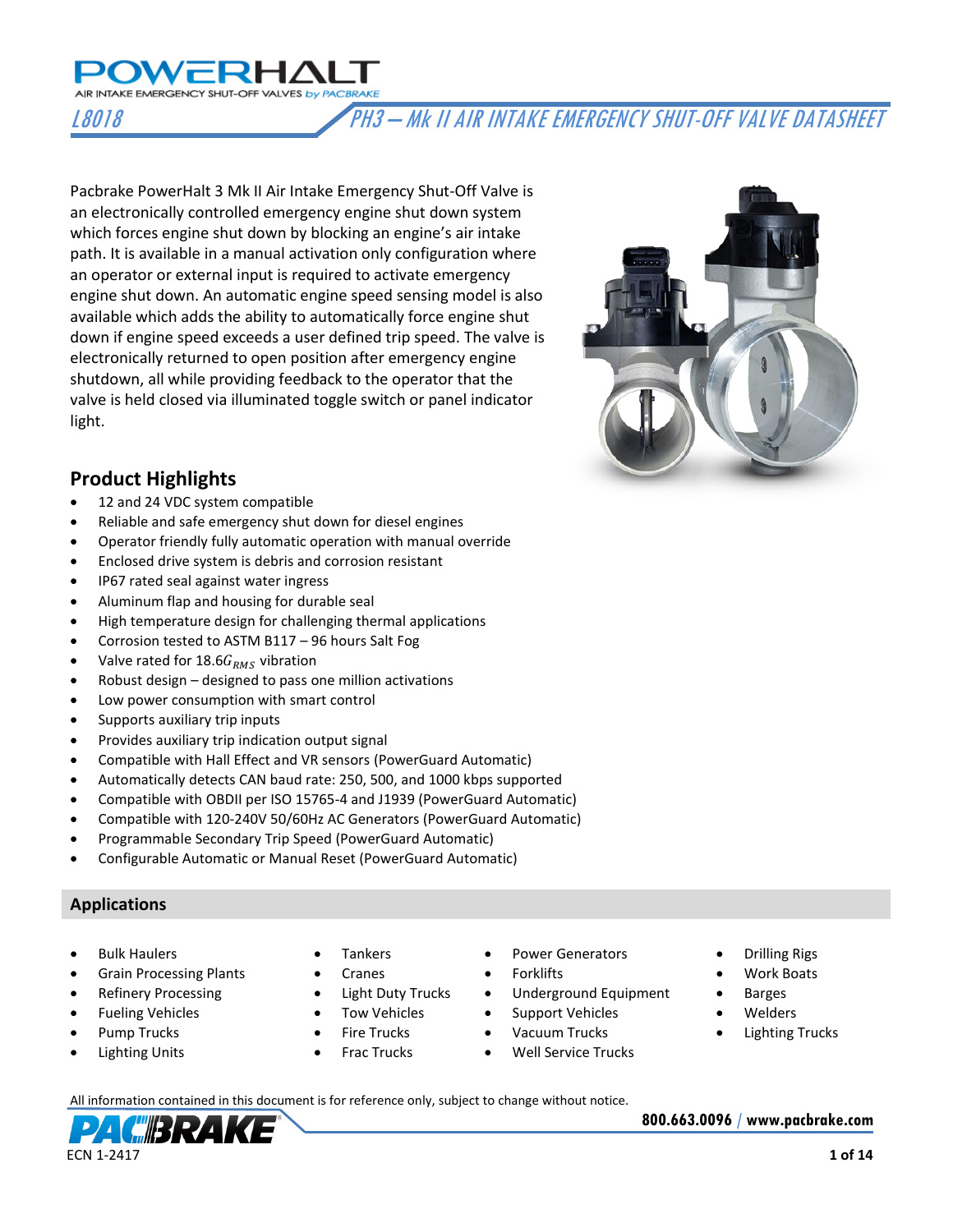# **Table of Contents**

All information contained in this document is for reference only, subject to change without notice.

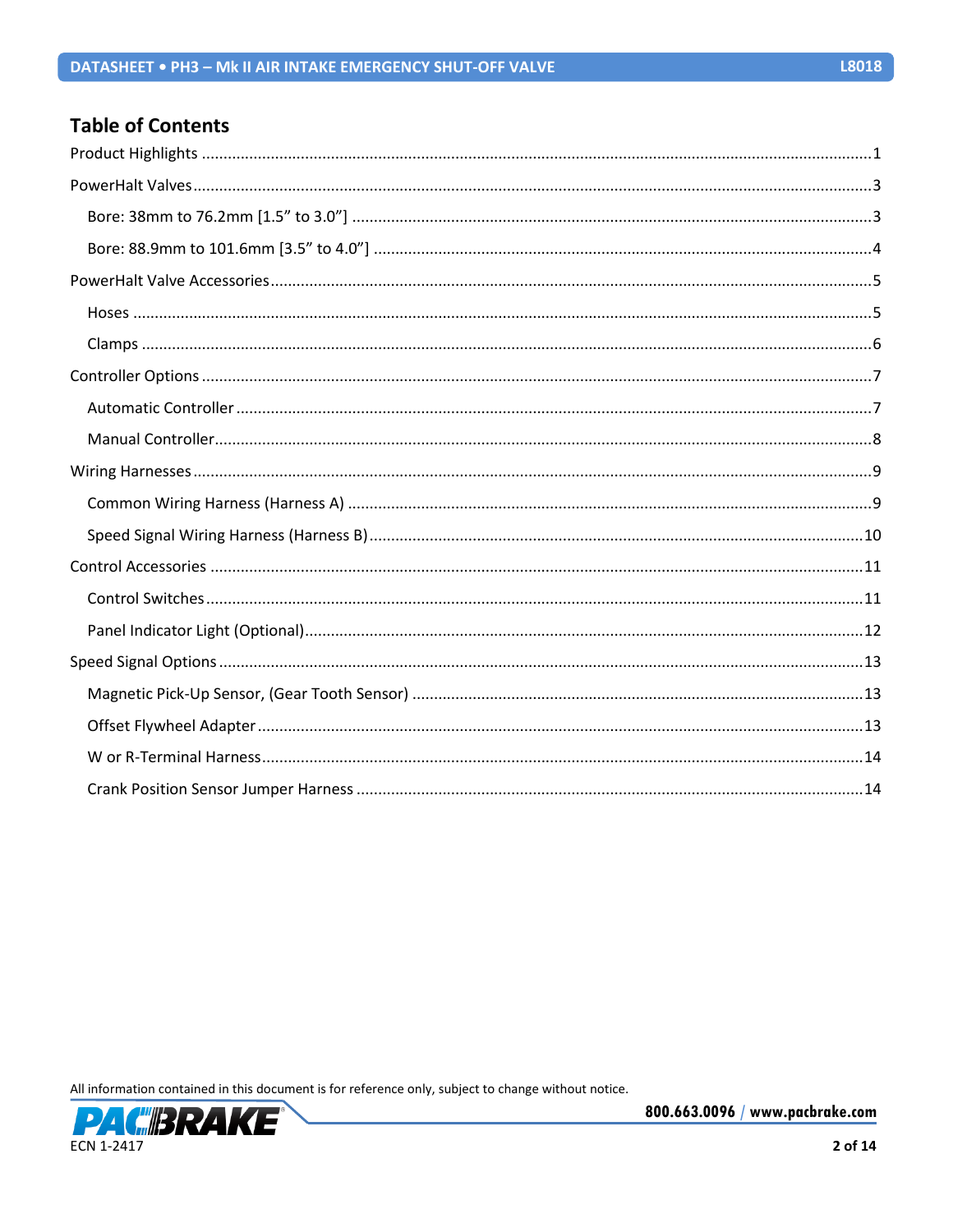<span id="page-2-1"></span><span id="page-2-0"></span>

| Bore: 38mm to 76.2mm [1.5" to 3.0"]      |                                                                            |  |  |  |  |  |  |
|------------------------------------------|----------------------------------------------------------------------------|--|--|--|--|--|--|
| <b>Maximum Intake Boost Air Pressure</b> | 3.45 bar (gauge) $[50 \text{ psig}]$                                       |  |  |  |  |  |  |
| <b>Continuous Intake Air Temperature</b> | -55°C to +175°C [-67°F to +347°F]                                          |  |  |  |  |  |  |
| <b>Ambient Temperature Range</b>         | $-40^{\circ}$ C to $+120^{\circ}$ C [-40 $^{\circ}$ F to $+248^{\circ}$ F] |  |  |  |  |  |  |
| <b>Ingress Protection</b>                | IP66                                                                       |  |  |  |  |  |  |
| <b>Vibration</b>                         | $18.6$ Grms                                                                |  |  |  |  |  |  |
| <b>Resting Position</b>                  | Valve open                                                                 |  |  |  |  |  |  |
| <b>Activated Position</b>                | Valve closed                                                               |  |  |  |  |  |  |
| <b>Motor Coil Supply Voltage</b>         | 13.5V nominal                                                              |  |  |  |  |  |  |
| <b>Motor Coil Resistance</b>             | $2.0\Omega$ nominal                                                        |  |  |  |  |  |  |

**Motor Sensor Supply Voltage** 5V nominal, 5.5V Max **Motor Current Motor Current 8A max current supply for instantaneous drive open/closed** 1.5A max regulated current supply for continuous position hold (PWM recommended)

**Standard Mounting Flanges Hose to Hose to Hose** 

**Pipe Sizes Supported Pipe Sizes Supported** *C* **38 mm to Ø89 mm [Ø1.5 in to Ø3.5 in]** 



| <b>Part Number</b> | 'A' - Hose Bore<br><b>Diameter</b> | 'B' - Valve Bore<br><b>Diameter</b> | 'C' - Height       | Weight                |
|--------------------|------------------------------------|-------------------------------------|--------------------|-----------------------|
|                    |                                    |                                     |                    |                       |
| C50347             | 38 mm [1.5 in]                     | 29mm [1.14 in]                      | 140 mm [5.51 in]   | 0.63 kg [1.4 lbs]     |
| C50330             | 44.5 mm [1.75 in]                  | 35.5 mm [1.40 in]                   | 149.5 mm [5.88 in] | 0.75 kg [1.7 lbs]     |
| C50331             | 51 mm [2.0 in]                     | 42 mm [1.65 in]                     | 149.5 mm [5.88 in] | $0.73$ kg $[1.6$ lbs] |
| C50332             | 57 mm [2.25 in]                    | 48 mm [1.89 in]                     | 149.5 mm [5.88 in] | 0.71 kg [1.6 lbs]     |
| C50333             | 64 mm [2.5 in]                     | 55 mm [2.17 in]                     | 171.5 mm [6.75 in] | 0.90 kg [2.0 lbs]     |
| C50334             | 70 mm [2.75 in]                    | 61 mm [2.40 in]                     | 171.5 mm [6.75 in] | 0.87 kg [1.9 lbs]     |
| C50335             | 76 mm [3.0 in]                     | 67 mm [2.64 in]                     | 171.5 mm [6.75 in] | 0.84 kg [1.8 lbs]     |

All information contained in this document is for reference only, subject to change without notice.

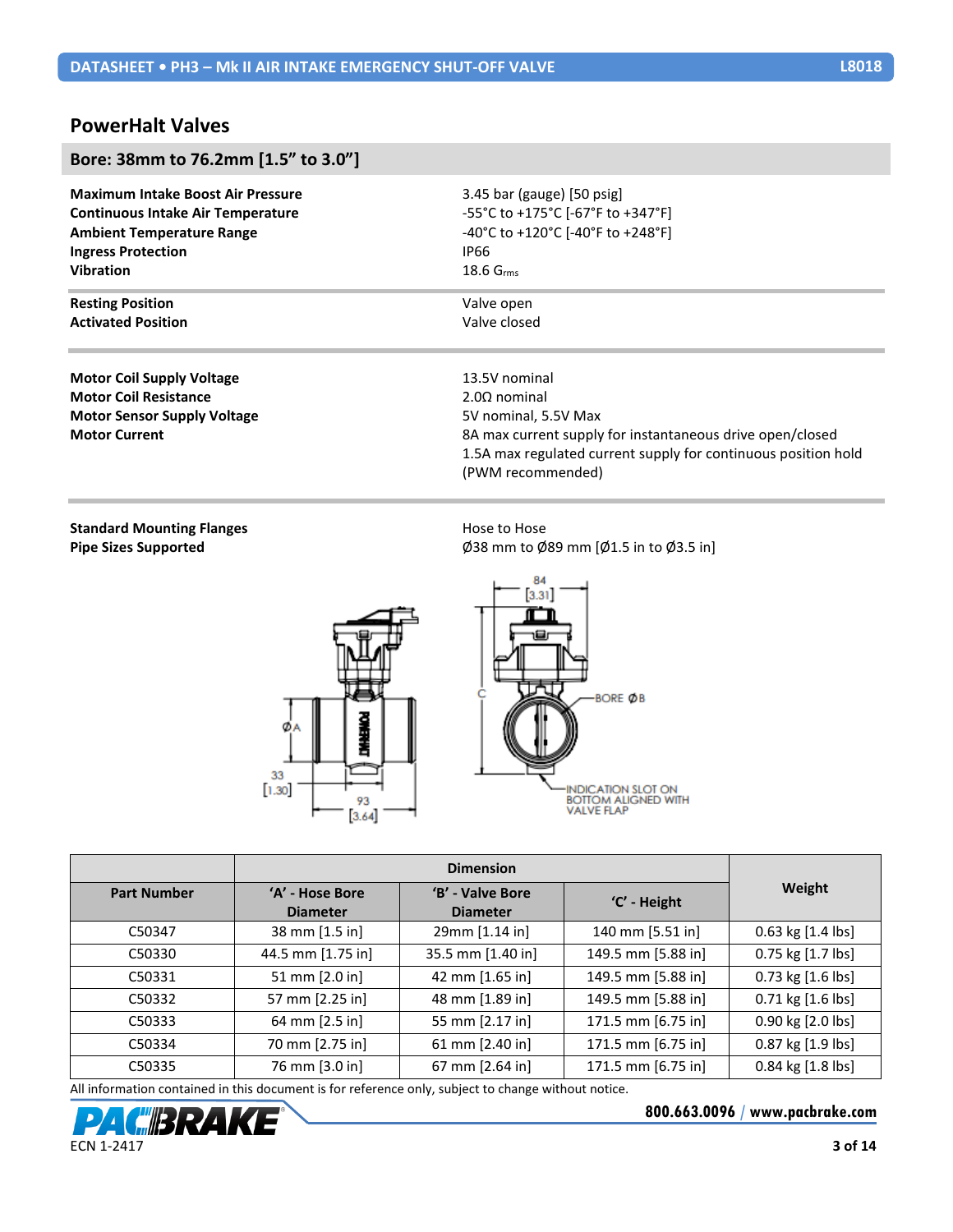# <span id="page-3-0"></span>**Bore: 88.9mm to 101.6mm [3.5" to 4.0"]**

| <b>Maximum Intake Boost Air Pressure</b> | 3.45 bar (gauge) $[50 \text{ psig}]$ |
|------------------------------------------|--------------------------------------|
| <b>Continuous Intake Air Temperature</b> | -55°C to +175°C [-67°F to +347°F]    |
| <b>Ambient Temperature Range</b>         | -40°C to +120°C [-40°F to +248°F]    |
| <b>Ingress Protection</b>                | <b>IP67</b>                          |
| <b>Vibration</b>                         | $18.6$ Grms                          |
| <b>Resting Position</b>                  | Valve open                           |
| <b>Activated Position</b>                | Valve closed                         |
|                                          |                                      |
| <b>Motor Coil Supply Voltage</b>         | 13.5V nominal                        |
| <b>Motor Coil Resistance</b>             | $2.3\Omega$ nominal                  |
| <b>Motor Sensor Supply Voltage</b>       | 5V nominal, 5.5V Max                 |
| .                                        |                                      |

**Motor Current** 10A max current supply for instantaneous drive open/closed 1.5A max regulated current supply for continuous position hold (PWM recommended)

# **Standard Mounting Flanges Hose to Hose to Hose**

**Pipe Sizes Supported Pipe Sizes Supported Pipe Sizes Supported Pipe Sizes Supported Pipe Sizes Supported Pipe Sizes Supported Pipe Sizes Supported Pipe Sizes Supported Pipe Sizes Supported Pipe Sizes Sup** 



| <b>Part Number</b> | 'A' - Hose Bore<br><b>Diameter</b> | 'B' - Valve Bore<br><b>Diameter</b> | 'C' - Height       | Weight            |
|--------------------|------------------------------------|-------------------------------------|--------------------|-------------------|
| C50338             | 89 mm [3.5 in]                     | 80 mm [3.15 in]                     | 215.4 mm [8.48 in] | 1.64 kg [3.6 lbs] |
| C50339             | 102 mm [4.0 in]                    | 93 mm [3.66 in]                     | 215.4 mm [8.48 in] | 1.55 kg [3.4 lbs] |

All information contained in this document is for reference only, subject to change without notice.

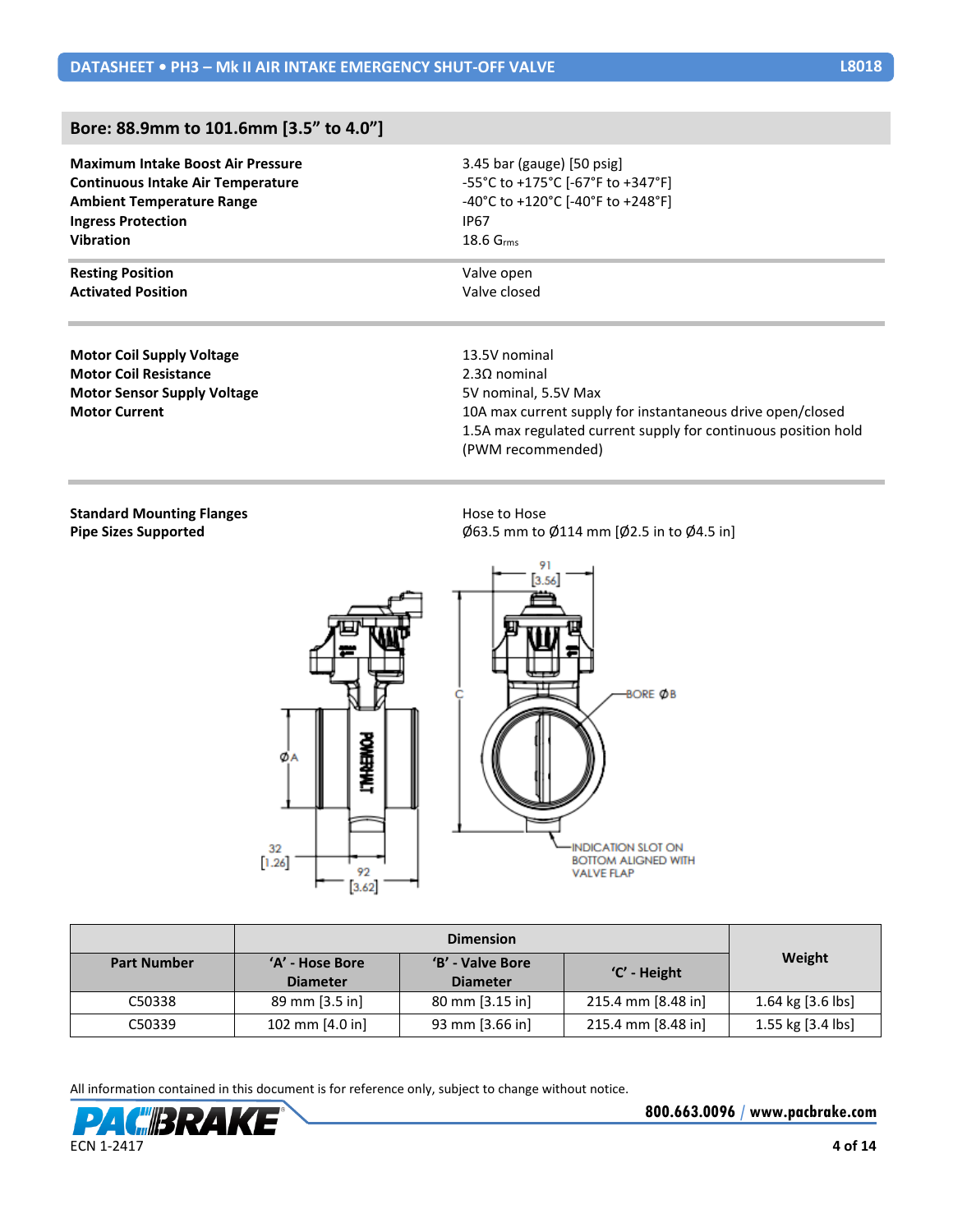## <span id="page-4-0"></span>**PowerHalt Valve Accessories**

<span id="page-4-1"></span>**Hoses**





**Description Description** Silicone Class "A", 4 Ply Polyester Reinforced **Temperature Range**  $-55^{\circ}$ C to  $+175^{\circ}$ C [-67<sup>°</sup>F to  $+347^{\circ}$ F] **Pressure Rating** Conforms to SAE J20 (20R1 HD SW)

| <b>Part Number</b> | <b>Hose Type</b> | 'A' - Diameter<br>'B' - Hose Length  |                   | 'C' - Diameter     |
|--------------------|------------------|--------------------------------------|-------------------|--------------------|
| C5082              | Straight         | 38.1mm [1.5 in]                      | 76.2 mm [3.0 in]  | N/A                |
| C3912              | Straight         | 44.5mm [1.75 in]<br>76.2 mm [3.0 in] |                   | N/A                |
| C3913              | Straight         | 50.8 mm [2.0 in]                     | 76.2 mm [3.0 in]  | N/A                |
| C3914              | Straight         | 57.2 mm [2.25 in]                    | 76.2 mm [3.0 in]  | N/A                |
| C3997              | Straight         | 63.5 mm [2.5 in]                     | 76.2 mm [3.0 in]  | N/A                |
| C3784              | Straight         | 69.9 mm [2.75 in]                    | 76.2 mm [3.0 in]  | N/A                |
| C3828              | Straight         | 76.2 mm [3.0 in]                     | 76.2 mm [3.0 in]  | N/A                |
| C3789              | Straight         | 88.9 mm [3.5 in]                     | 76.2 mm [3.0 in]  | N/A                |
| C3859              | Straight         | 88.9 mm [3.5 in]                     | 101.6 mm [4.0 in] | N/A                |
| C3792              | Straight         | 101.6 mm [4.0 in]                    | 76.2 mm [3.0 in]  | N/A                |
| C3797              | Straight         | 127 mm [5.0 in]                      | 76.2 mm [3.0 in]  | N/A                |
| C5009              | Straight         | 139.7 mm [5.5 in]                    | 76.2 mm [3.0 in]  | N/A                |
| C4070              | Reducer          | 44.5 mm [1.75 in]                    | 76.2 mm [3.0 in]  | 38.1 mm [1.5 in]   |
| C3835              | Reducer          | 69.9 mm [2.75 in]                    | 76.2 mm [3.0 in]  | 44.5 mm [1.75 in]  |
| C3783              | Reducer          | 69.9 mm [2.75 in]                    | 76.2 mm [3.0 in]  | 63.5 mm [2.5 in]   |
| C3786              | Reducer          | 76.2 mm [3.0 in]                     | 76.2 mm [3.0 in]  | 69.9 mm [2.75 in]  |
| C3866              | Reducer          | 88.9 mm [3.5 in]                     | 76.2 mm [3.0 in]  | 63.5 mm [2.5 in]   |
| C3831              | Reducer          | 88.9 mm [3.5 in]                     | 76.2 mm [3.0 in]  | 69.9 mm [2.75 in]  |
| C3788              | Reducer          | 88.9 mm [3.5 in]                     | 76.2 mm [3.0 in]  | 76.2 mm [3.0 in]   |
| C3860              | Reducer          | 88.9 mm [3.5 in]                     | 76.2 mm [3.0 in]  | 82.6 mm [3.25 in]  |
| C3861              | Reducer          | 95.3 mm [3.75 in]                    | 76.2 mm [3.0 in]  | 88.9 mm [3.5 in]   |
| C3791              | Reducer          | 101.6 mm [4.0 in]                    | 76.2 mm [3.0 in]  | 88.9 mm [3.5 in]   |
| C3862              | Reducer          | 101.6 mm [4.0 in]                    | 76.2 mm [3.0 in]  | 95.3 mm [3.75 in]  |
| C3863              | Reducer          | 108 mm [4.25 in]                     | 76.2 mm [3.0 in]  | 101.6 mm [4.0 in]  |
| C3794              | Reducer          | 114.3 mm [4.5 in]                    | 76.2 mm [3.0 in]  | 101.6 mm [4.0 in]  |
| C3796              | Reducer          | 127 mm [5.0 in]                      | 76.2 mm [3.0 in]  | 114.3 mm [4.5 in]  |
| C3864              | Reducer          | 127 mm [5.0 in]                      | 76.2 mm [3.0 in]  | 120.7 mm [4.75 in] |
| C3865              | Reducer          | 133.4 mm [5.25 in]                   | 76.2 mm [3.0 in]  | 127 mm [5.0 in]    |
| C3799              | Reducer          | 139.7 mm [5.5 in]                    | 76.2 mm [3.0 in]  | 127 mm [5.0 in]    |
| C3832              | 120° Elbow       | 69.9 mm [2.75 in]                    | 127 mm [5.0 in]   | 69.9 mm [2.75 in]  |
| C3857              | 90° Elbow        | 76.2 mm [3.0 in]                     | 127 mm [5.0 in]   | 69.9 mm [2.75 in]  |
| C3834              | 90° Elbow        | 88.9 mm [3.5 in]                     | 127 mm [5.0 in]   | 69.9 mm [2.75 in]  |
| C3829              | 90° Elbow        | 88.9 mm [3.5 in]                     | 127 mm [5.0 in]   | 76.2 mm [3.0 in]   |

All information contained in this document is for reference only, subject to change without notice.

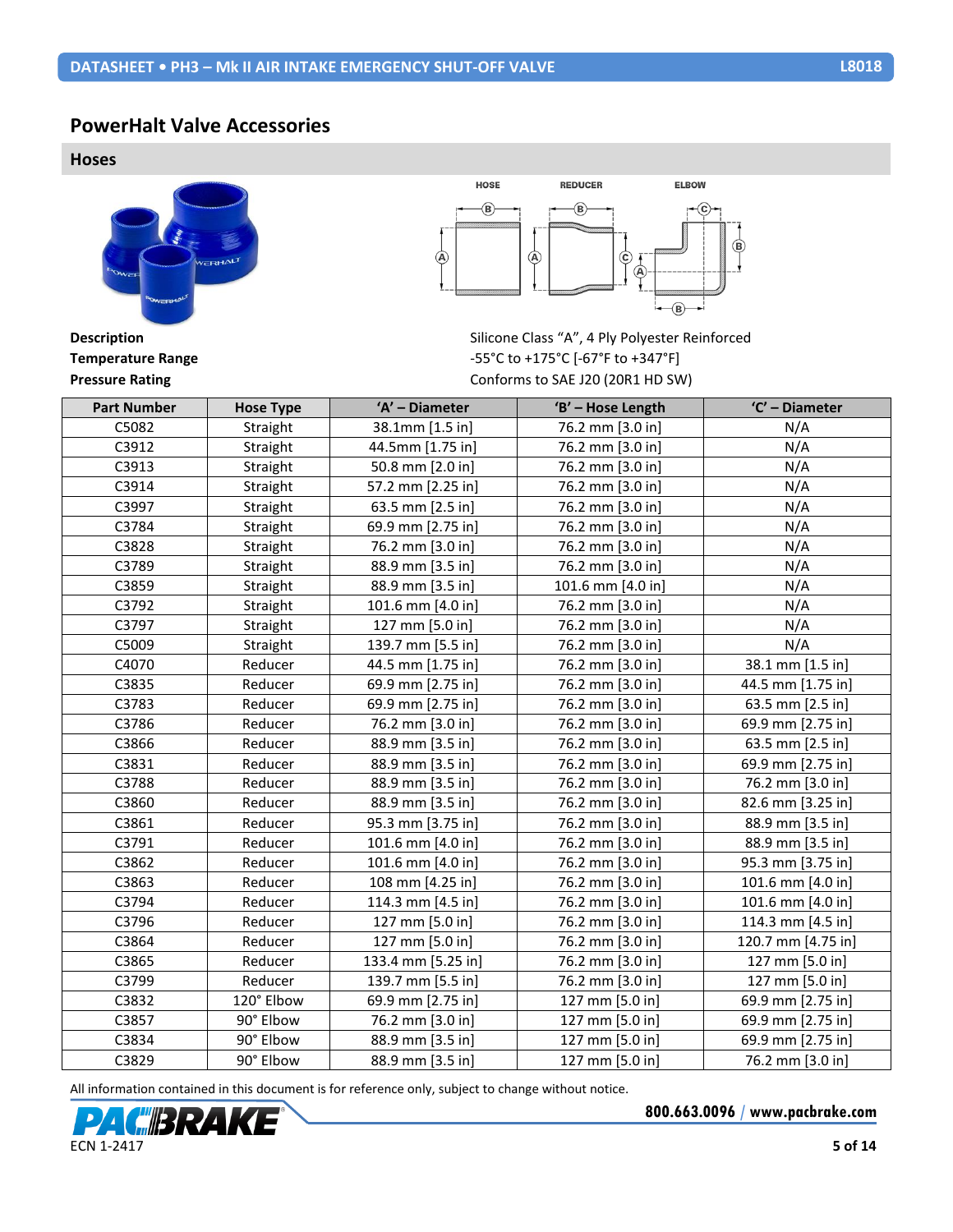#### <span id="page-5-0"></span>**Clamps**



**Installation Torque** 8.5 Nm [75 in-lbf]

**Description Description** Stainless Steel, Constant Tension Gear Clamp, Heavy Duty **Standard** SAE J1508 Type SLHD **Size Range** 45 mm to 80 mm [1.75 in to 3.13 in]

| <b>Part Number</b> | <b>SAE Size</b> | <b>Minimum Diameter</b> | Maximum Diameter   | <b>Band Width</b>  |
|--------------------|-----------------|-------------------------|--------------------|--------------------|
| C3975              | 262             | 44.5 mm [1.75 in]       | 66.7 mm [2.625 in] | 15.9 mm [0.625 in] |
| ር3976              | 312             | 57.2 mm [2.25 in]       | 79.4 mm [3.125 in] | 15.9 mm [0.625 in] |



**Installation Torque** 8.5 Nm [75 in-lbf]

**Description Description** Stainless Steel, Spring Loaded T-Bolt Clamp, Heavy Duty **Standard** SAE J1508 Type SLTB **Size Range** 70 mm to 152 mm [2.75 in to 6 in]

| <b>Part Number</b> | <b>SAE Size</b> | <b>Minimum Diameter</b> | <b>Maximum Diameter</b> | <b>Band Width</b> |
|--------------------|-----------------|-------------------------|-------------------------|-------------------|
| C3871              | 60              | 69.9 mm [2.75 in]       | 77.8 mm [3.063 in]      | 19.1 mm [0.75 in] |
| C3872              | 68              | 76.2 mm [3.0 in]        | 84.1 mm [3.313 in]      | 19.1 mm [0.75 in] |
| C3873              | 76              | 82.6 mm [3.25 in]       | 90.5 mm [3.563 in]      | 19.1 mm [0.75 in] |
| C3874              | 84              | 88.9 mm [3.5 in]        | 96.8 mm [3.813 in]      | 19.1 mm [0.75 in] |
| C3875              | 92              | 95.3 mm [3.75 in]       | 103.2 mm [4.063 in]     | 19.1 mm [0.75 in] |
| C3977              | 96              | 98.4 mm [3.875 in]      | 106.4 mm [4.188 in]     | 19.1 mm [0.75 in] |
| C3876              | 102             | 103.2 mm [4.063 in]     | 111.1 mm [4.375 in]     | 19.1 mm [0.75 in] |
| C3877              | 104             | 104.8 mm [4.125 in]     | 112.7 mm [4.438 in]     | 19.1 mm [0.75 in] |
| C3878              | 116             | 114.3 mm [4.5 in]       | 122.2 mm [4.813 in]     | 19.1 mm [0.75 in] |
| C3879              | 124             | 120.7 mm [4.75 in]      | 128.6 mm [5.063 in]     | 19.1 mm [0.75 in] |
| C3880              | 136             | 130.2 mm [5.125 in]     | 138.1 mm [5.438 in]     | 19.1 mm [0.75 in] |
| C3881              | 140             | 133.4 mm [5.25 in]      | 141.3 mm [5.563 in]     | 19.1 mm [0.75 in] |
| C3882              | 148             | 139.7 mm [5.5 in]       | 147.6 mm [5.813 in]     | 19.1 mm [0.75 in] |
| C3883              | 154             | 144.5 mm [5.688 in]     | 152.4 mm [6.0 in]       | 19.1 mm [0.75 in] |

All information contained in this document is for reference only, subject to change without notice.

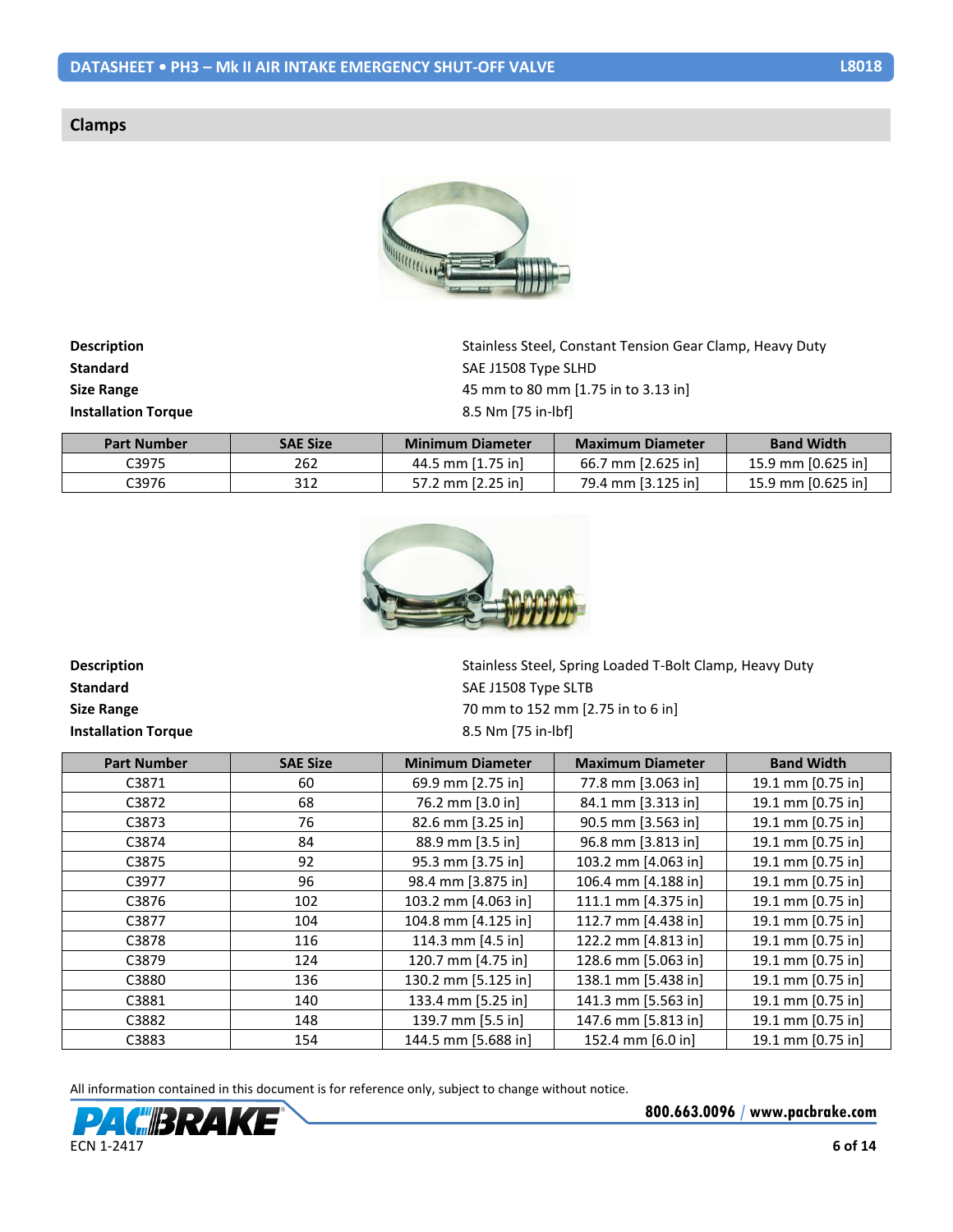# <span id="page-6-0"></span>**Controller Options**

#### <span id="page-6-1"></span>**Automatic Controller**

Automatic Controller monitors engine speed via speed sensor of your choice and will automatically trigger the PH3 Air Intake Shut-Off Valve to shut down engine when programmed trip speed is exceeded. All control and programming is completed using toggle switch and harness mounted Mode Selection Box.

- Capable of shutting down engine automatically via overspeed signal, manually via toggle switch, or externally via auxiliary input signal from external device
- Valve remains closed for minimum 15 seconds after tripping maximum closed time of 18 minutes
- In Automatic Reset Mode, valve will electronically reset upon removal of shut-down signal while Manual Reset Mode requires an additional press of switch to reset.
- When valve is closed, supplied switch light becomes lit and auxiliary output signal for activating external devices becomes active<sup>1</sup>
- Capable of shutting down at a secondary trip speed for special applications such as protection of PTO equipment or theft prevention
- Compatible with Hall Effect (5V Square Wave), VR (Sine Wave), CAN Bus (J1939 and ISO 15765-4), and Gen-end (60 Hz AC) speed signals
- Automatic CAN baud rate and protocol detection available.



| <b>Part Number</b>                       | C20645-2                                                                            | C20645-3                                              | C20645-4                           | C20645-5                           | C20645-7                   | C20645-8                           |
|------------------------------------------|-------------------------------------------------------------------------------------|-------------------------------------------------------|------------------------------------|------------------------------------|----------------------------|------------------------------------|
| <b>Compatible Speed Signal</b>           | $VR - Sine$<br><b>Wave</b><br>150 $V_{p-p}$ Max.                                    | <b>Hall Effect</b><br><b>5V Square</b><br><b>Wave</b> | <b>CAN Bus</b><br>J1939<br>250kbps | <b>CAN Bus</b><br>J1939<br>500kbps | Gen-End<br><b>60 Hz AC</b> | <b>CAN Bus</b><br><b>Universal</b> |
| <b>Controller Voltage</b>                | 12/24 VDC (9 to 32 VDC)                                                             |                                                       |                                    |                                    |                            |                                    |
| <b>Seal Rating</b>                       | IP67, IP69K                                                                         |                                                       |                                    |                                    |                            |                                    |
| <b>Ambient Temperature Range</b>         | -40°C to +85°C [-40°F to +185°F]                                                    |                                                       |                                    |                                    |                            |                                    |
| <b>Vibration</b>                         | 8 Grms                                                                              |                                                       |                                    |                                    |                            |                                    |
| <b>Valve Activation Duration</b>         | 15 seconds MIN / 18 minutes MAX                                                     |                                                       |                                    |                                    |                            |                                    |
| <b>Current Consumption, Idle (12VDC)</b> | 32mA<br>32mA<br>32mA<br>40 <sub>m</sub> A<br>38 <sub>m</sub> A<br>40 <sub>m</sub> A |                                                       |                                    |                                    |                            |                                    |
| <b>Current Consumption, Idle (24VDC)</b> | 23mA                                                                                | 20mA                                                  | 24mA                               | 24mA                               | 20 <sub>m</sub> A          | 20 <sub>m</sub> A                  |
| <b>Current Consumption, Activation</b>   | 8A MAX                                                                              |                                                       |                                    |                                    |                            |                                    |

 $^1$  Auxiliary Output Signal will NOT become active if valve is actuated via Auxiliary Input Signal

All information contained in this document is for reference only, subject to change without notice.

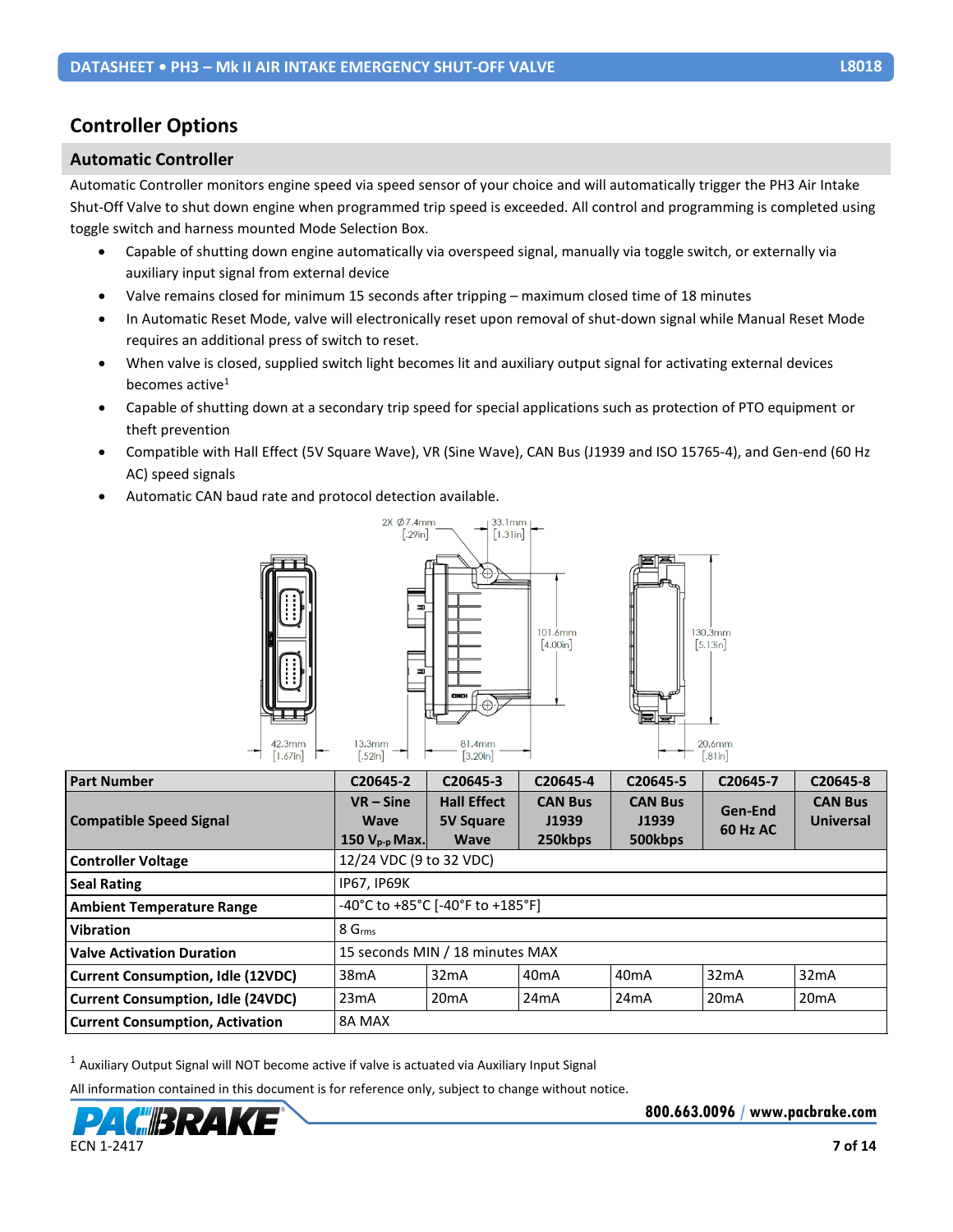| <b>Part Number</b>                           | C20645-2                          | C <sub>20645</sub> -3              | C20645-4 | C <sub>20645-5</sub> | C <sub>20645</sub> -7 | C20645-8 |
|----------------------------------------------|-----------------------------------|------------------------------------|----------|----------------------|-----------------------|----------|
| <b>Auxiliary Output Signal (Active while</b> |                                   | Output: 330mA MAX @ 12VDC, nominal |          |                      |                       |          |
| Valve Activated) [Connector A, Pin 4]        |                                   |                                    |          |                      |                       |          |
| <b>Auxiliary Input Signal (Secondary</b>     | Input: 6 to 36VDC                 |                                    |          |                      |                       |          |
| Activation Signal) [Connector A, Pin 11]     |                                   |                                    |          |                      |                       |          |
| <b>Secondary Set-Point (Secondary Trip</b>   |                                   |                                    |          |                      |                       |          |
| Speed)                                       | Input: 6 to 36VDC                 |                                    |          |                      |                       |          |
| [Connector B, Pin 7]                         |                                   |                                    |          |                      |                       |          |
| <b>Installation Torque</b>                   | 1.13 to 1.36 Nm [10 to 12 in-lbf] |                                    |          |                      |                       |          |

#### <span id="page-7-0"></span>**Manual Controller**

Manual Controller is designed to activate PH3 Air Intake Shut-Off Valve when operator manually activates emergency trip switch.

- Capable of shutting down engine manually via toggle switch or externally via auxiliary input signal from external device
- Valve remains closed for minimum 15 seconds after tripping maximum closed time of 18 minutes
- Controller will electronically reset valve to open position when shut-down signal is removed
- When valve is closed, supplied switch light becomes lit and auxiliary output signal for activating external devices becomes active



| <b>Part Number</b>                                            | C20645-1                           |
|---------------------------------------------------------------|------------------------------------|
| <b>Controller Voltage</b>                                     | 12/24 VDC (9 to 32 VDC)            |
| <b>Seal Rating</b>                                            | <b>IP67, IP69K</b>                 |
| <b>Ambient Temperature Range</b>                              | -40°C to +85°C [-40°F to +185°F]   |
| <b>Valve Activation Duration</b>                              | 15 seconds MIN / 18 minutes MAX    |
| <b>Current Consumption, Idle (12VDC, Nominal)</b>             | $18 \text{ mA}$                    |
| <b>Current Consumption, Idle (24VDC, Nominal)</b>             | $11 \text{ mA}$                    |
| <b>Current Consumption, Activation</b>                        | 8A MAX                             |
| <b>Auxiliary Output Signal (Active while Valve Activated)</b> | Output: 330mA MAX @ 12VDC, nominal |
| [Connector A, Pin 4]                                          |                                    |
| <b>Auxiliary Input Signal (Secondary Activation Signal)</b>   | Input: 6 to 36VDC                  |
| [Connector A, Pin 11]                                         |                                    |
| <b>Installation Torque</b>                                    | 1.13 to 1.36 Nm [10 to 12 in-lbf]  |

All information contained in this document is for reference only, subject to change without notice.

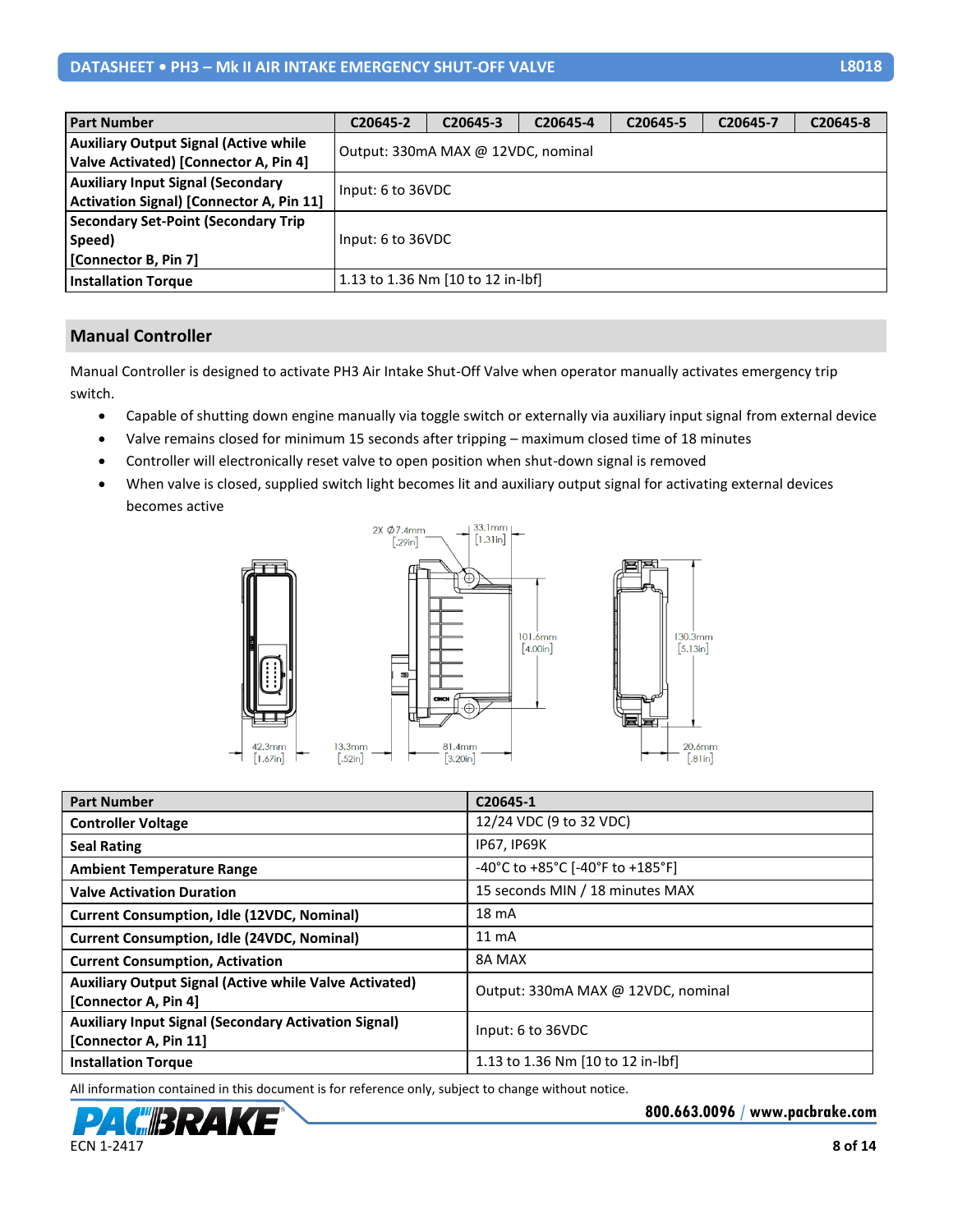### <span id="page-8-0"></span>**Wiring Harnesses**

#### <span id="page-8-1"></span>**Common Wiring Harness (Harness A)**

The Common Wiring Harness supplies power to the PowerHalt system and is used to control valve activation by means of a toggle switch. The harness is compatible with both Controller options (Automatic & Manual). It is available in 4 different lengths and has 2 different variants to accommodate the different valve sizes.



To Valve Motor

| <b>Part Number</b> |                |                |                |                               |
|--------------------|----------------|----------------|----------------|-------------------------------|
|                    | A              | В              |                | <b>Compatible Valve Sizes</b> |
| C20683-5           | 1525mm [60in]  | 1420mm [56in]  | 1320mm [52in]  |                               |
| C20683-10          | 3050mm [120in] | 2945mm [116in] | 2845mm [112in] | $1.5''$ to $3.0''$            |
| C20683-15          | 4570mm [180in] | 4470mm [176in] | 4370mm [172in] |                               |
| C20683-20          | 6100mm [240in] | 5995mm [236in] | 5895mm [232in] |                               |
| C20684-5           | 1525mm [60in]  | 1420mm [56in]  | 1320mm [52in]  |                               |
| C20684-10          | 3050mm [120in] | 2945mm [116in] | 2845mm [112in] | $3.5''$ to $4.0''$            |
| C20684-15          | 4570mm [180in] | 4470mm [176in] | 4370mm [172in] |                               |
| C20684-20          | 6100mm [240in] | 5995mm [236in] | 5895mm [232in] |                               |

If extending wiring harness lengths, individual runs must not extend beyond 6 meters [20 feet] from controller. Use sealed connections and specified wire type & size. See Installation Manual for details.

All information contained in this document is for reference only, subject to change without notice.

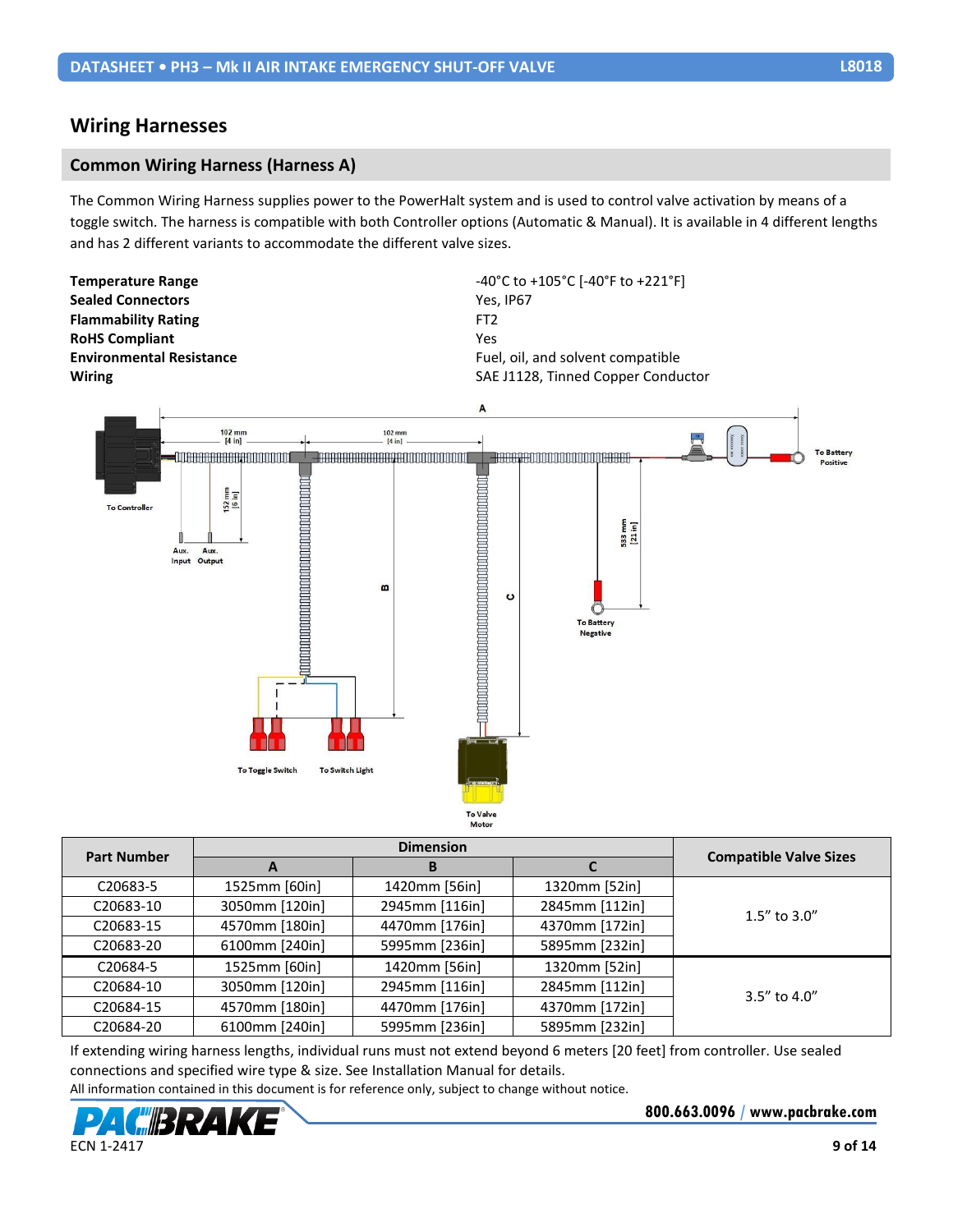#### <span id="page-9-0"></span>**Speed Signal Wiring Harness (Harness B)**

The Speed Signal Wiring Harness is used to supply a speed signal to the PowerHalt system. Harness B is compatible with the Automatic Controller option only. It is available in multiple lengths and different variants, each compatible with a different speed signal.

**Sealed Connectors** Yes, IP65 **Flammability Rating** FT2 **RoHS Compliant** Yes

**Temperature Range**  $-40^{\circ}$ C to  $+105^{\circ}$ C  $[-40^{\circ}$ F to  $+221^{\circ}$ F] **Environmental Resistance** Fuel, oil, and solvent compatible **Wiring Community Conduction Conduction Conduction Conduction Conduction Conduction Conduction Conduction Conduction Conduction Conduction Conduction Conduction Conduction Conduction Conduction Conduction Conduction Conduc** 



| <b>Part Number</b>   | <b>Speed Signal</b>            | Dimension $-A1$ | <b>Compatible Controller(s)</b> |  |
|----------------------|--------------------------------|-----------------|---------------------------------|--|
| C20685-5             | Hall Effect [3 Wire]           | 1525mm [60in]   | C20645-3                        |  |
| C20685-10            |                                | 3050mm [120in]  |                                 |  |
| C20686-10            | VR (Deutsch) [2 Wire]          | 3050mm [120in]  |                                 |  |
| C <sub>20687-5</sub> |                                | 1525mm [60in]   | C20645-2                        |  |
| C20687-10            | VR (Weather-Pack) [2 Wire]     | 3050mm [120in]  |                                 |  |
| C20689-3             |                                | 915mm [36in]    |                                 |  |
| C20689-6             | CAN Bus, J1939 250kbps (Black) | 1830mm [72in]   |                                 |  |
| C <sub>20694</sub>   | CAN Bus, Generic               | 915mm [36in]    | C20645-4 & C20645-8             |  |
| C <sub>20695</sub>   | CAN Bus, Deutz Engine 12 Pin   | 915mm [36in]    |                                 |  |
| C20688-3             |                                | 915mm [36in]    |                                 |  |
| C20688-6             | CAN Bus, J1939 500kbps (Green) | 1830mm [72in]   | C20645-5 & C20645-8             |  |
| C20690-3             | CAN Bus, RP1226                | 915mm [36in]    | C20645-4, C20645-5 &            |  |
|                      |                                |                 | C20645-8                        |  |
| C <sub>20697</sub>   | CAN Bus, ISO 15765-4 OBDII     | 915mm [36in]    | C20645-8                        |  |

<sup>1</sup> Extending Length 'A' on harness 'B' is NOT permitted. If extending other wiring harness lengths, individual runs must not extend beyond 6 meters [20 feet] from controller. Use sealed connections and specified wire type & size. See Installation Manual for details.

All information contained in this document is for reference only, subject to change without notice.

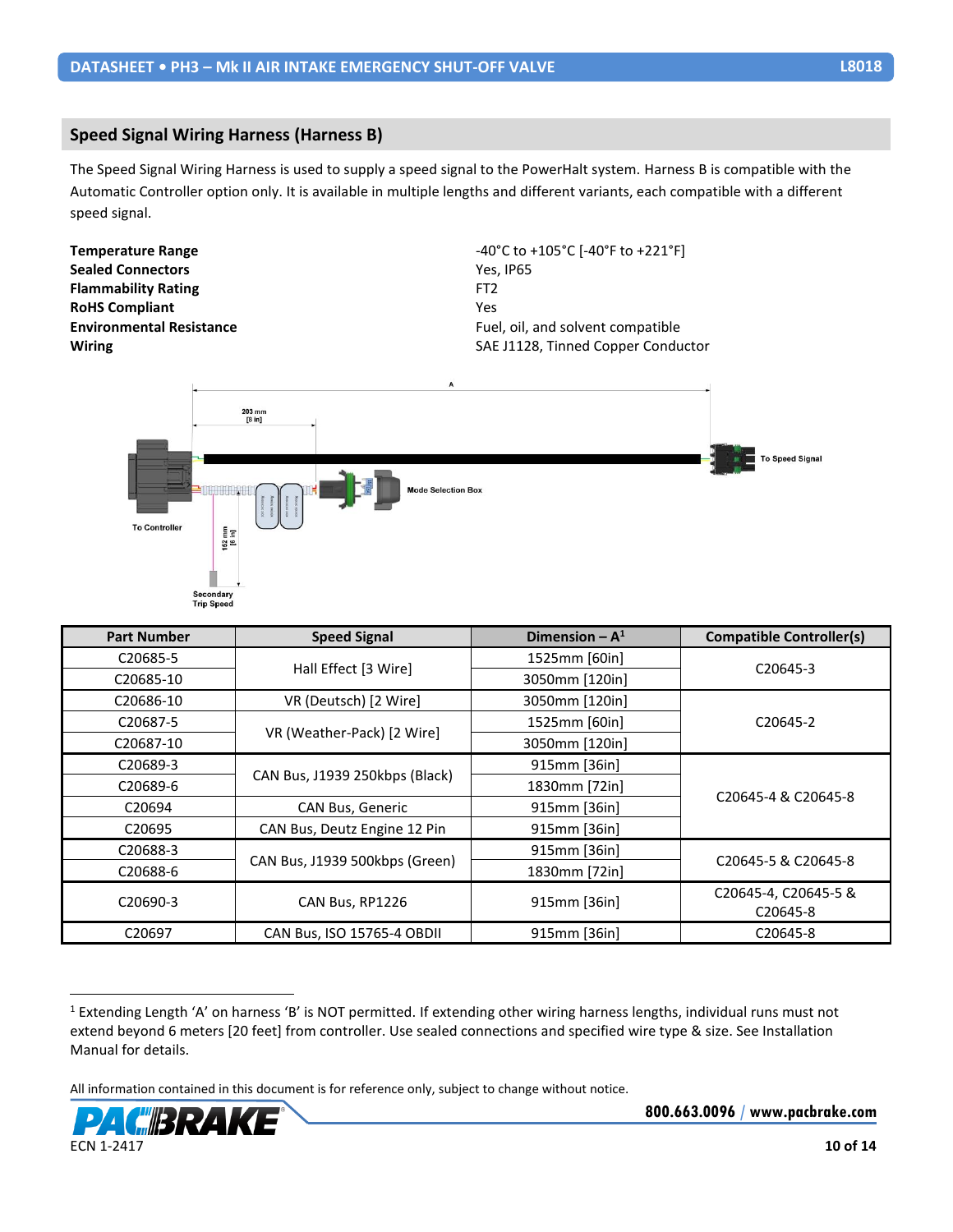| <b>Part Number</b>   | <b>Speed Signal</b>                                         | Dimension $-A^1$ | <b>Compatible Controller(s)</b> |
|----------------------|-------------------------------------------------------------|------------------|---------------------------------|
| C <sub>20698-5</sub> |                                                             | 1525mm [60in]    |                                 |
| C20698-10            | Gen-End [2 Wire] <sup>2</sup>                               | 3050mm [120in]   | C <sub>20645</sub> -7           |
| C20700-3             | CAN Bus J1939, Deutsch 3-pin DT,                            | 915mm [36in]     | C20645-4, C20645-5 &            |
| C20700-6             | "T" harness                                                 | 1830mm [72in]    | C <sub>20645</sub> -8           |
| C <sub>20701</sub>   | CAN Bus J1939, Deutsch 6-pin DT,<br>"T" harness, for Bobcat | 585mmmm [23in]   |                                 |

# <span id="page-10-0"></span>**Control Accessories**

#### <span id="page-10-1"></span>**Control Switches**

A momentary switch with LED indicator is required to activate and program PowerHalt systems. An illuminated switch with protective toggle cover is the standard option. A latching toggle switch may be used to activate the valve using the Auxiliary Input Signal or with the Secondary Trip Speed input for special applications such as theft prevention or protection of PTO equipment. All available options are listed below.



| <b>Part Number</b>                        | C50344               | C50274                             | C50345                               | C50352                                          |
|-------------------------------------------|----------------------|------------------------------------|--------------------------------------|-------------------------------------------------|
|                                           | Toggle Switch,       | Toggle Switch,                     | Rocker Switch,                       | Rocker Switch, Locking,                         |
| <b>Description</b>                        | Illuminated          | Simple                             | Locking, Sealed                      | Illuminated, Sealed                             |
|                                           | -40°C to +85°C       | $-25^{\circ}$ C to $+80^{\circ}$ C | -40 $^{\circ}$ C to +85 $^{\circ}$ C | -40°C to +85°C                                  |
| <b>Temperature Range</b>                  | [-40°F to +185°F]    | [-13°F to +176°F]                  | [-40°F to +185°F]                    | [-40°F to +185°F]                               |
| <b>Signal Voltage</b>                     |                      |                                    | 12/24 VDC, nominal                   |                                                 |
| <b>Illuminated Switch Lamp</b><br>Voltage | 12 VDC               |                                    |                                      | 12 VDC                                          |
| <b>Seal Rating</b>                        |                      |                                    |                                      | IP 66/68 (Above panel)   IP 66/68 (Above panel) |
|                                           | $\varphi$ 12.7 mm    | $\varphi$ 12.7 mm                  | 36.83 mm x 21.08 mm                  | 36.83 mm x 21.08 mm                             |
| <b>Hole Size</b>                          | [0.5 in]             | [0.5 in]                           | $[1.45$ in x 0.83 in]                | $[1.45$ in x 0.83 in]                           |
| <b>Max Mounting Panel</b>                 | $4.16$ mm            | 6.75 mm                            | 6.35 mm                              | 6.35 mm                                         |
| <b>Thickness</b>                          | $[0.164]$ in         | $[0.266]$ in                       | $[0.250$ in]                         | $[0.250$ in]                                    |
|                                           | 6.3 mm $[0.250$ in]  | 6.3 mm [0.250 in]                  | 6.3 mm $[0.250$ in                   | 6.3 mm $[0.250$ in]                             |
| <b>Connection</b>                         | <b>Quick Connect</b> | <b>Quick Connect</b>               | <b>Quick Connect</b>                 | <b>Quick Connect</b>                            |
|                                           | Terminals            | Terminals                          | <b>Terminals</b>                     | <b>Terminals</b>                                |
| <b>Toggle Cover</b>                       | Included             | Included                           | Integrated Lock                      | Integrated Lock                                 |
| <b>Standard / Optional</b>                | Standard             | Optional                           | Optional                             | Optional                                        |

<sup>2</sup> Max 250 volts. Use on higher voltage systems may be possible. See installation manual for details.

All information contained in this document is for reference only, subject to change without notice.

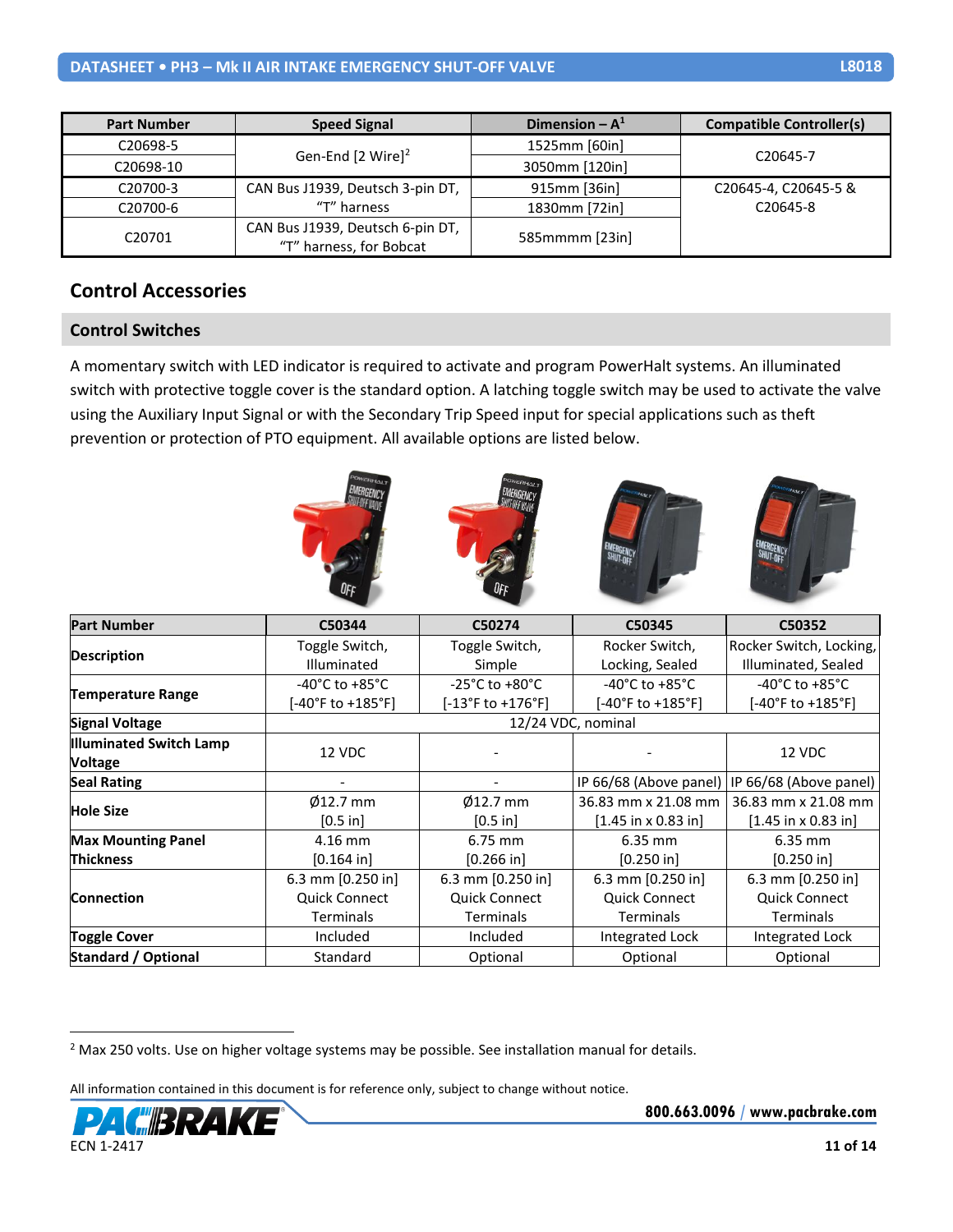### <span id="page-11-0"></span>**Panel Indicator Light (Optional)**

A panel indicator light can be used in conjunction with the controller to indicate valve position. Auxiliary Output signal from controllers becomes active when valve is closed<sup>1</sup> and can be used to illuminate the light.

**Light Colour** Red

**Temperature Range**  $-40^{\circ}$ C to  $+85^{\circ}$ C [-40<sup>°</sup>F to  $+185^{\circ}$ F] **Supply Voltage** 12VDC / 24VDC, nominal



| <b>Part Number</b> | <b>Voltage</b> | <b>Thru-Hole Drill Size</b> | <b>Connection</b>              | <b>Max Mounting Panel</b><br><b>Thickness</b> |
|--------------------|----------------|-----------------------------|--------------------------------|-----------------------------------------------|
| C11313             | 12VDC          | 8.0 mm                      | $2.8$ mm $[0.110$ in           | $6.75$ mm                                     |
| C11313-24          | 24VDC          | $[0.315$ in]                | <b>Quick Connect Terminals</b> | $[0.266$ in]                                  |

 $^1$  Auxiliary Output Signal will NOT become active if valve is actuated via Auxiliary Input Signal

All information contained in this document is for reference only, subject to change without notice.

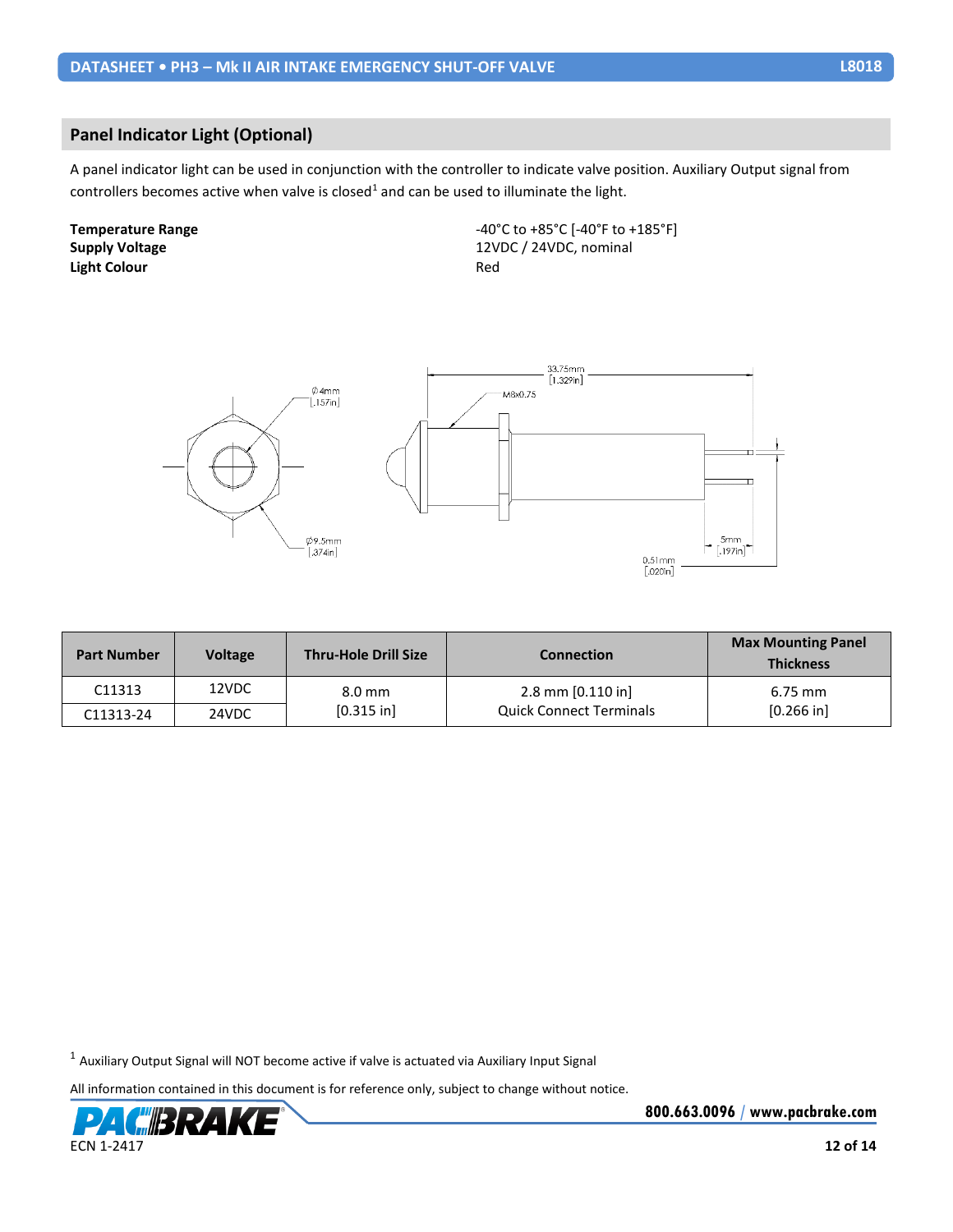# <span id="page-12-0"></span>**Speed Signal Options**

#### <span id="page-12-1"></span>**Magnetic Pick-Up Sensor, (Gear Tooth Sensor)**

Magnetic Pick-Up Sensors are installed into the engine bellhousing to read engine speed directly from the flywheel teeth.

# **Sealed Connectors** The Ves, IP65

**Temperature Range**  $-40^{\circ}$ C to +105°C [-40°F to +221°F] **Environmental Resistance** Fuel, oil, and solvent compatible



| <b>Part Number</b> | <b>Signal Output</b> | <b>Thread Size</b> | <b>Available Sensor Lengths</b> | <b>Installation Torque</b> | <b>Compatible PowerHalt</b><br><b>Signal Harness</b> |
|--------------------|----------------------|--------------------|---------------------------------|----------------------------|------------------------------------------------------|
| C50032             |                      |                    | 51 mm $[2 \text{ in}]$          |                            |                                                      |
| C50095             | Hall Effect:         | 3/8 - 24 UNF       | 76 mm [3 in]                    | 5.4 Nm [48 in-lbf]         |                                                      |
| C50033             | 5V Square            |                    | 51 mm [2 in]                    |                            | C20685                                               |
| C50279             | Wave                 | $5/8 - 18$ UNF     | 64 mm [2.5 in]                  | 32.5 Nm [24 ft-lbf]        |                                                      |
| C50034             |                      | $3/4 - 16$ UNF     | 64 mm [2.5 in]                  | 81.3 Nm [60 ft-lbf]        |                                                      |
| C50132             |                      | Push-In            |                                 |                            | C20686                                               |
| C50340             |                      |                    | 51 mm [2 in]                    | 5.4 Nm [48 in-lbf]         | C20687                                               |
| C50341             | VR:                  | $3/8 - 24$ UNF     | 76 mm [3 in]                    |                            |                                                      |
| C50342             | Sine Wave            | $5/8 - 18$ UNF     | 51 mm $[2 \text{ in}]$          |                            |                                                      |
| C50343             |                      |                    | 64 mm [2.5 in]                  | 32.5 Nm [24 ft-lbf]        |                                                      |
| C50193             |                      | $3/4 - 16$ UNF     | 76 mm [3 in]                    | 23.0 Nm [17 ft-lbf]        |                                                      |

#### <span id="page-12-2"></span>**Offset Flywheel Adapter**

For accurate speed measurement, the sensor face must have an unobstructed view of the flywheel teeth. If flywheel teeth are offset or not fully visible through sensor port, an adapter combined with a smaller size sensor (C50095 or C50196) can be used to increase accuracy.



| <b>Part Number</b> | <b>Internal Thread</b> | <b>External Thread</b> | <b>Compatible Sensors</b> |
|--------------------|------------------------|------------------------|---------------------------|
| C50137             | 3/8-24 UNF             | 3/4-16 UNF             | C50095, C50196            |
| C50195             | 3/8-24 UNF             | M18x1.5                | C50095. C50196            |

All information contained in this document is for reference only, subject to change without notice.